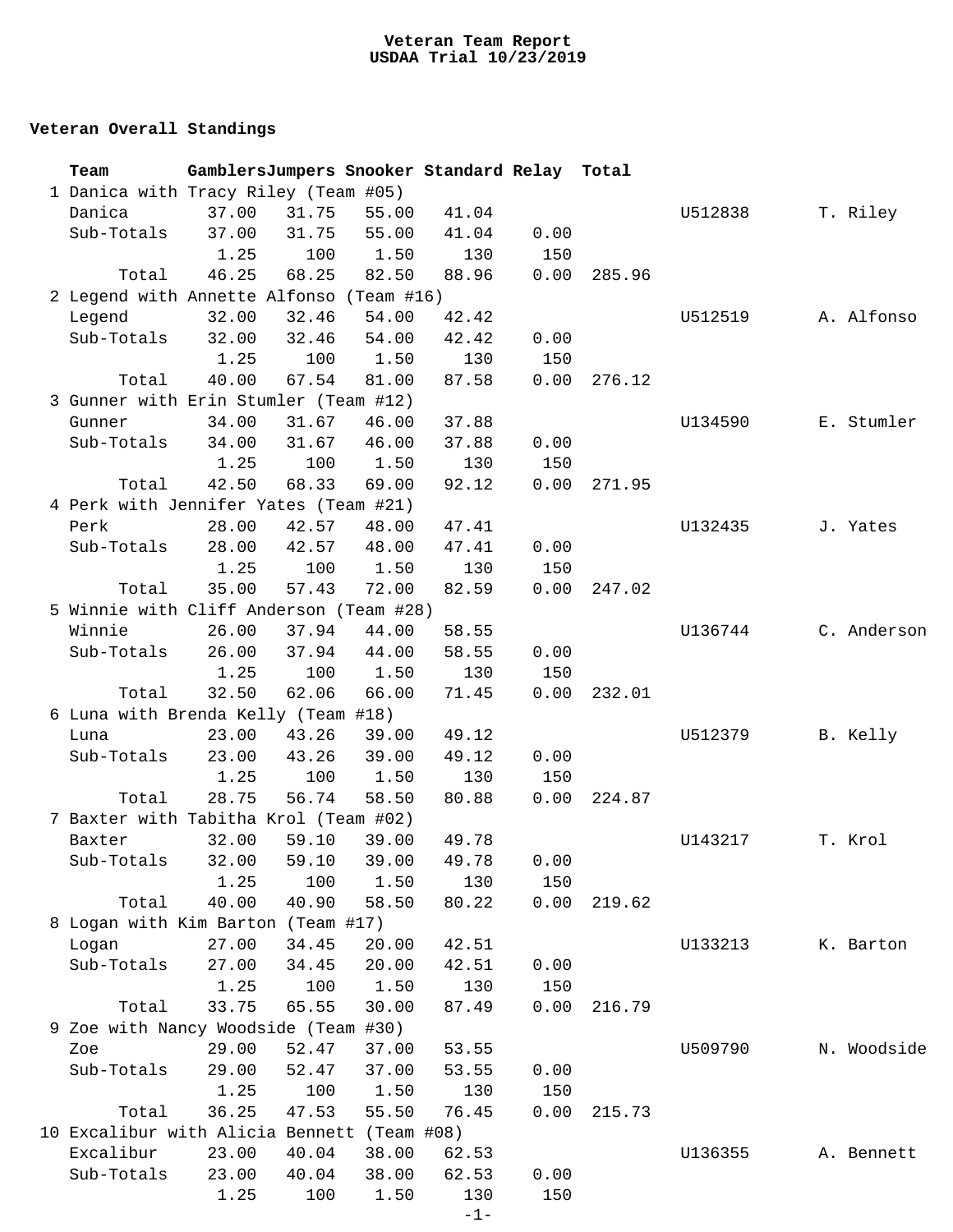| Total                                        | 28.75 | 59.96       | 57.00       | 67.47  | 0.00 | 213.18 |         |          |             |
|----------------------------------------------|-------|-------------|-------------|--------|------|--------|---------|----------|-------------|
| 11 ABBA with Susan Bekaert (Team #01)        |       |             |             |        |      |        |         |          |             |
| ABBA                                         | 29.00 | 35.83       | 29.00       | 61.18  |      |        | U134958 |          | S. Bekaert  |
| Sub-Totals                                   | 29.00 | 35.83       | 29.00       | 61.18  | 0.00 |        |         |          |             |
|                                              | 1.25  | 100         | 1.50        | 130    | 150  |        |         |          |             |
| Total                                        | 36.25 | 64.17       | 43.50       | 68.82  | 0.00 | 212.74 |         |          |             |
| 12 Frankie with Jane Saunders (Team #10)     |       |             |             |        |      |        |         |          |             |
| Frankie                                      | 37.00 | Е           | 51.00       | 52.28  |      |        | U145741 |          | J. Saunders |
| Sub-Totals                                   | 37.00 | 100.00      | 51.00       | 52.28  | 0.00 |        |         |          |             |
|                                              | 1.25  | 100         | 1.50        | 130    | 150  |        |         |          |             |
| Total                                        | 46.25 | 0.00        | 76.50       | 77.72  | 0.00 | 200.47 |         |          |             |
| 13 DDare with Chris Mosley (Team #07)        |       |             |             |        |      |        |         |          |             |
| DDare                                        | 31.00 | E           | 51.00       | 47.22  |      |        | U141603 |          | C. Mosley   |
| Sub-Totals                                   | 31.00 | 100.00      | 51.00       | 47.22  | 0.00 |        |         |          |             |
|                                              | 1.25  | 100         | 1.50        | 130    | 150  |        |         |          |             |
| Total                                        | 38.75 | 0.00        | 76.50       | 82.78  | 0.00 | 198.03 |         |          |             |
| 14 Jack with Sandy Morris (Team #15)         |       |             |             |        |      |        |         |          |             |
| Jack                                         | 47.00 | 41.23       | 52.00       | Е      |      |        | U137854 |          | S. Morris   |
| Sub-Totals                                   | 47.00 | 41.23       | 52.00       | 130.00 | 0.00 |        |         |          |             |
|                                              | 1.25  | 100         | 1.50        | 130    | 150  |        |         |          |             |
| Total                                        | 58.75 | 58.77       | 78.00       | 0.00   | 0.00 | 195.52 |         |          |             |
| 15 Rumor with Diane Spring (Team #23)        |       |             |             |        |      |        |         |          |             |
| Rumor                                        | 28.00 | $\mathbf E$ | 48.00       | 44.11  |      |        | U136170 |          | D. Spring   |
| Sub-Totals                                   | 28.00 | 100.00      | 48.00       | 44.11  | 0.00 |        |         |          |             |
|                                              | 1.25  | 100         | 1.50        | 130    | 150  |        |         |          |             |
| Total                                        | 35.00 | 0.00        | 72.00       | 85.89  | 0.00 | 192.89 |         |          |             |
| 16 Pink Floyd with Annie DeChance (Team #22) |       |             |             |        |      |        |         |          |             |
| Pink Floyd                                   | 28.00 | 48.83       | 25.00       | 62.65  |      |        | U135763 |          | A. DeChance |
| Sub-Totals                                   | 28.00 | 48.83       | 25.00       | 62.65  | 0.00 |        |         |          |             |
|                                              | 1.25  | 100         | 1.50        | 130    | 150  |        |         |          |             |
| Total                                        | 35.00 | 51.17       | 37.50       | 67.35  | 0.00 | 191.02 |         |          |             |
| 17 Tikaani with Eleonora Zalo (Team #27)     |       |             |             |        |      |        |         |          |             |
| Tikaani                                      | 35.00 | 47.30       | 12.00       | 54.54  |      |        | U136375 | E. Zalo  |             |
| Sub-Totals                                   | 35.00 |             | 47.30 12.00 | 54.54  | 0.00 |        |         |          |             |
|                                              | 1.25  | 100         | 1.50        | 130    | 150  |        |         |          |             |
| Total                                        | 43.75 | 52.70       | 18.00       | 75.46  | 0.00 | 189.91 |         |          |             |
| 18 Harley with Erin Stumler (Team #13)       |       |             |             |        |      |        |         |          |             |
| Harley                                       | 26.00 | Ε           | 45.00       | 45.16  |      |        | U136109 |          | E. Stumler  |
| Sub-Totals                                   | 26.00 | 100.00      | 45.00       | 45.16  | 0.00 |        |         |          |             |
|                                              | 1.25  | 100         | 1.50        | 130    | 150  |        |         |          |             |
| Total                                        | 32.50 | 0.00        | 67.50       | 84.84  | 0.00 | 184.84 |         |          |             |
| 19 Gilley with Martine Kopka (Team #11)      |       |             |             |        |      |        |         |          |             |
| Gilley                                       | 31.00 | $\mathbf E$ | 41.00       | 47.79  |      |        | U134440 | M. Kopka |             |
| Sub-Totals                                   | 31.00 | 100.00      | 41.00       | 47.79  | 0.00 |        |         |          |             |
|                                              | 1.25  | 100         | 1.50        | 130    | 150  |        |         |          |             |
| Total                                        | 38.75 | 0.00        | 61.50       | 82.21  | 0.00 | 182.46 |         |          |             |
| 20 Strata with Katherine Ostiguy (Team #25)  |       |             |             |        |      |        |         |          |             |
| Strata                                       | 28.00 | Е           | 44.00       | 54.45  |      |        | U512195 |          | K. Ostiguy  |
| Sub-Totals                                   | 28.00 | 100.00      | 44.00       | 54.45  | 0.00 |        |         |          |             |
|                                              | 1.25  | 100         | 1.50        | 130    | 150  |        |         |          |             |
| Total                                        | 35.00 | 0.00        | 66.00       | 75.55  | 0.00 | 176.55 |         |          |             |
| 21 Holly with Vincent Madeiros (Team #14)    |       |             |             |        |      |        |         |          |             |
| Holly                                        | 21.00 | 41.46       | 46.00       | Ε      |      |        | U136957 |          | V. Madeiros |
| Sub-Totals                                   | 21.00 | 41.46       | 46.00       | 130.00 | 0.00 |        |         |          |             |
|                                              |       |             |             | $-2-$  |      |        |         |          |             |
|                                              |       |             |             |        |      |        |         |          |             |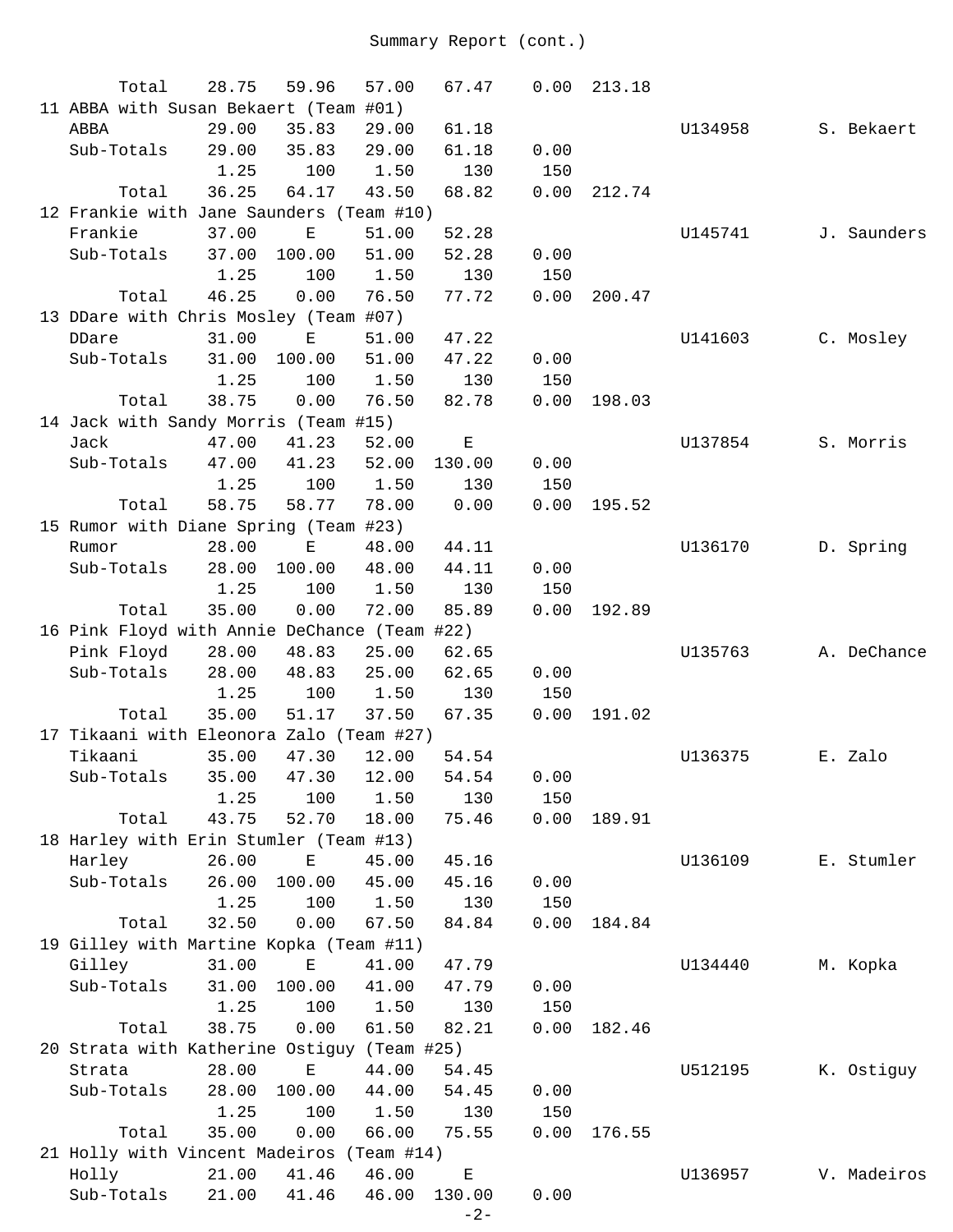|                                                  | 1.25          | 100                | 1.50  | 130         | 150         |        |         |              |
|--------------------------------------------------|---------------|--------------------|-------|-------------|-------------|--------|---------|--------------|
| Total                                            | 26.25         | 58.54              | 69.00 | 0.00        | 0.00        | 153.79 |         |              |
| 22 Coby with Kellie Verrelli (Team #04)          |               |                    |       |             |             |        |         |              |
| Coby                                             | 29.00         | 38.88              | 34.00 | $\mathbf E$ |             |        | U136763 | K. Verrelli  |
| Sub-Totals                                       | 29.00         | 38.88              | 34.00 | 130.00      | 0.00        |        |         |              |
|                                                  | 1.25          | 100                | 1.50  | 130         | 150         |        |         |              |
| Total                                            | 36.25         | 61.12              | 51.00 | 0.00        | 0.00        | 148.37 |         |              |
| 23 Sizzle with Allison Garcia (Team #24)         |               |                    |       |             |             |        |         |              |
| Sizzle                                           | 14.00         | 43.15              | 42.00 | $\mathbf E$ |             |        | U508438 | A. Garcia    |
| Sub-Totals                                       | 14.00         | 43.15              | 42.00 | 130.00      | 0.00        |        |         |              |
|                                                  | 1.25          | 100                | 1.50  | 130         | 150         |        |         |              |
| Total                                            | 17.50         | 56.85              | 63.00 | 0.00        | 0.00        | 137.35 |         |              |
| 24 Peach with Al Lamphere (Team #20)             |               |                    |       |             |             |        |         |              |
| Peach                                            | 31.00         | $\mathbf E$        | 4.00  | 44.98       |             |        | U134707 | A. Lamphere  |
| Sub-Totals                                       | 31.00         | 100.00             | 4.00  | 44.98       | 0.00        |        |         |              |
|                                                  | 1.25          | 100                | 1.50  | 130         | 150         |        |         |              |
| Total                                            | 38.75         | 0.00               | 6.00  | 85.02       | 0.00        | 129.77 |         |              |
| 25 Fiji with Kara Kingsbury (Team #09)           |               |                    |       |             |             |        |         |              |
| Fiji                                             | 16.00         | $\mathbf{E}$       | 26.00 | 63.54       |             |        | U134796 | K. Kingsbury |
| Sub-Totals                                       | 16.00         | 100.00             | 26.00 | 63.54       | 0.00        |        |         |              |
|                                                  | 1.25<br>20.00 | 100<br>0.00        | 1.50  | 130         | 150<br>0.00 |        |         |              |
| Total<br>26 Tag with Catherine Holmes (Team #26) |               |                    | 39.00 | 66.46       |             | 125.46 |         |              |
| Tag                                              | 30.00         | $\mathbf E$        | 43.00 | $\mathbf E$ |             |        | U135268 | C. Holmes    |
| Sub-Totals                                       | 30.00         | 100.00             | 43.00 | 130.00      | 0.00        |        |         |              |
|                                                  | 1.25          | 100                | 1.50  | 130         | 150         |        |         |              |
| Total                                            | 37.50         | 0.00               | 64.50 | 0.00        | 0.00        | 102.00 |         |              |
| 27 Circe with Randy Hunter (Team #03)            |               |                    |       |             |             |        |         |              |
| Circe                                            | 30.00         | $\mathbf E$        | Abs   | Ε           |             |        | U510904 | R. Hunter    |
| Sub-Totals                                       | 30.00         | 100.00             | 0.00  | 130.00      | 0.00        |        |         |              |
|                                                  | 1.25          | 100                | 1.50  | 130         | 150         |        |         |              |
| Total                                            | 37.50         | 0.00               | 0.00  | 0.00        | 0.00        | 37.50  |         |              |
| 28 Dare with Shawn Cossart (Team #06)            |               |                    |       |             |             |        |         |              |
| Dare                                             | 29.00         | Ε                  | Abs   | E           |             |        | U512520 | S. Cossart   |
| Sub-Totals                                       | 29.00         | 100.00             | 0.00  | 130.00      | 0.00        |        |         |              |
|                                                  | 1.25          | 100                | 1.50  | 130         | 150         |        |         |              |
| Total                                            | 36.25         | 0.00               | 0.00  | 0.00        | 0.00        | 36.25  |         |              |
| 29 Michaela with Renee Clark (Team #19)          |               |                    |       |             |             |        |         |              |
| Michaela                                         | 16.00         | $\mathbf{E}% _{0}$ | Abs   | Ε           |             |        | U511630 | R. Clark     |
| Sub-Totals                                       | 16.00         | 100.00             | 0.00  | 130.00      | 0.00        |        |         |              |
|                                                  | 1.25          | 100                | 1.50  | 130         | 150         |        |         |              |
| Total                                            | 20.00         | 0.00               | 0.00  | 0.00        | 0.00        | 20.00  |         |              |
| 30 Ziggy with Linda Larrabee (Team #29)          |               |                    |       |             |             |        |         |              |
| Ziggy                                            | Abs           | Abs                | Abs   | Abs         |             |        | U511811 | L. Larrabee  |
| Sub-Totals                                       | 0.00          | 100.00             | 0.00  | 130.00      | 0.00        |        |         |              |
|                                                  | 1.25          | 100                | 1.50  | 130         | 150         |        |         |              |
| Total                                            | 0.00          | 0.00               | 0.00  | 0.00        | 0.00        | 0.00   |         |              |

## **Overall Top Individual**

 216.79 Logan K. Barton 200.47 Frankie J. Saunders 198.03 DDare C. Mosley